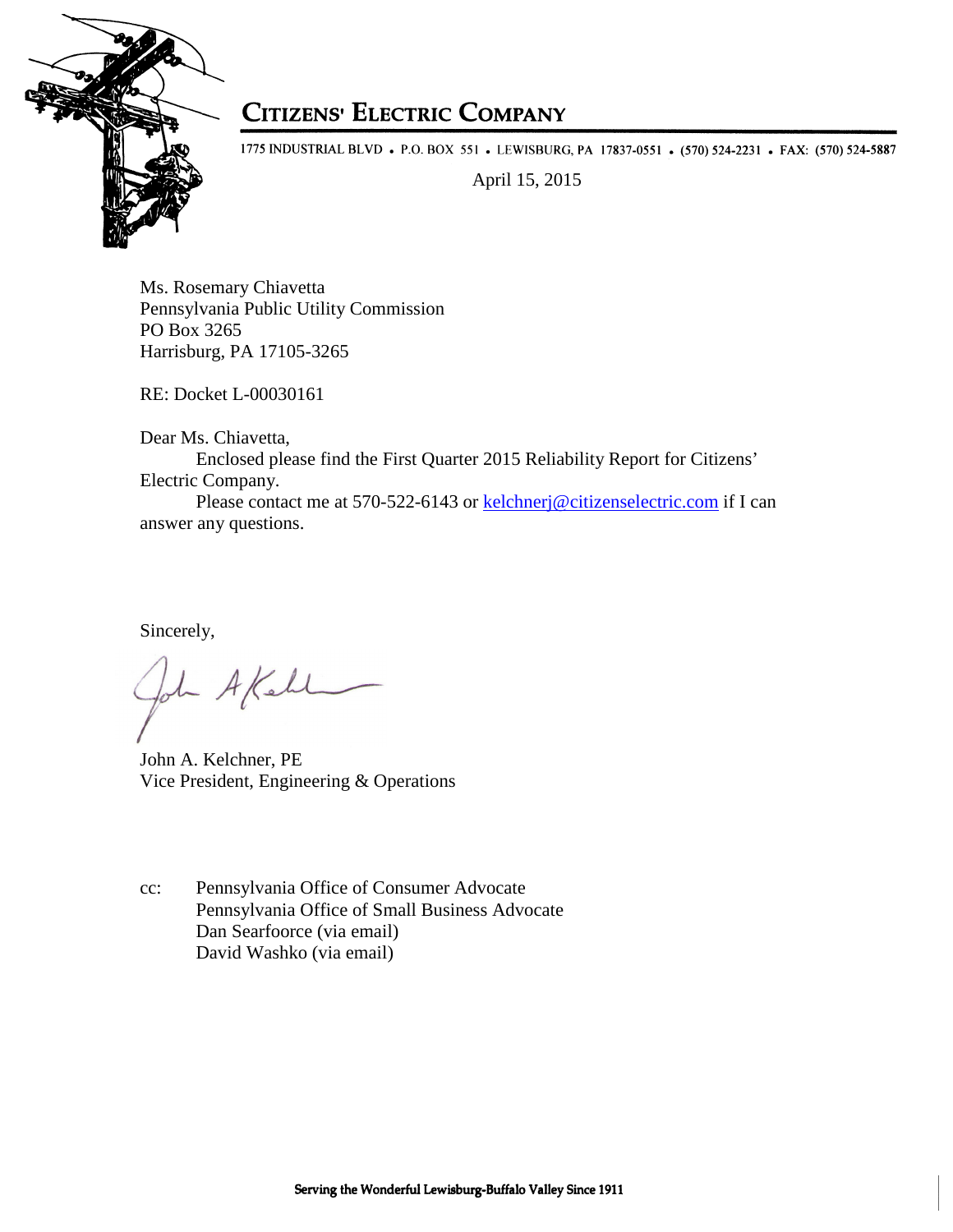Citizens' Electric Company Quarterly Service Reliability Report First Quarter, 2015 Prepared by John A. Kelchner, PE Vice President of Engineering & Operations 570-522-6143 kelchnerj@citizenselectric.com April 15, 2015

§ 57.195(e)(1) - **A description of each major event that occurred during the preceding quarter, including the time and duration of the event, the number of customers affected, the cause of the event and any modified procedures adopted in order to avoid or minimize the impact of similar events in the future.** 

No Major Events occurred during the quarter.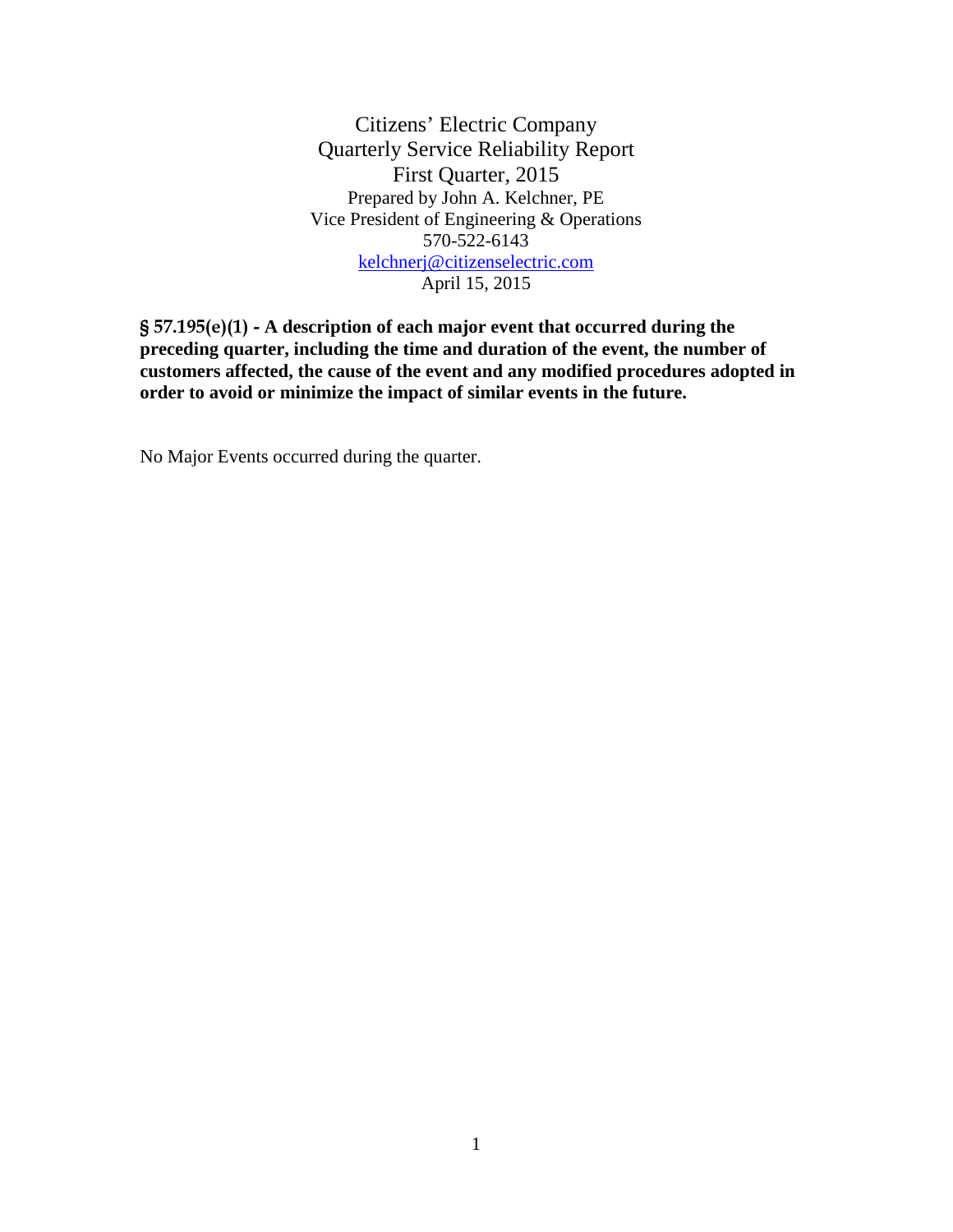§ 57.195(e)(2) - **Rolling 12-month reliability index values (SAIFI, CAIDI, SAIDI, and if available, MAIFI) for the EDC's service territory for the preceding quarter. The report shall include the data used in calculating the indices, namely the average number of customers served, the number of sustained customer interruptions, the number of customers affected, and the customer minutes of interruption. If MAIFI values are provided, the report shall also include the number of customer momentary interruptions.** 

|              | Rolling 12-Month         |
|--------------|--------------------------|
| Index        | <b>Value for Quarter</b> |
| <b>SAIFI</b> | 0.20                     |
| <b>SAIDI</b> | 17                       |
| CAIDI        |                          |

| Total # of              | # of Interruptions | # of Customers | <b>Customer Minutes</b> |
|-------------------------|--------------------|----------------|-------------------------|
| <b>Customers Served</b> |                    | Affected       |                         |
| 6,892                   | 39                 | 1.346          | 117,377                 |

The following outages were approved for exclusion as Major Events during the preceding 12-month period and are not included in the above calculations:

| Date      | # of Customers<br>Affected | <b>Customer Minutes</b> |
|-----------|----------------------------|-------------------------|
| 6/18/2014 | 987                        | 42,615                  |
| 7/8/2014  | 2,460                      | 294,572                 |
| 7/23/2014 | - 327                      | 38,483                  |